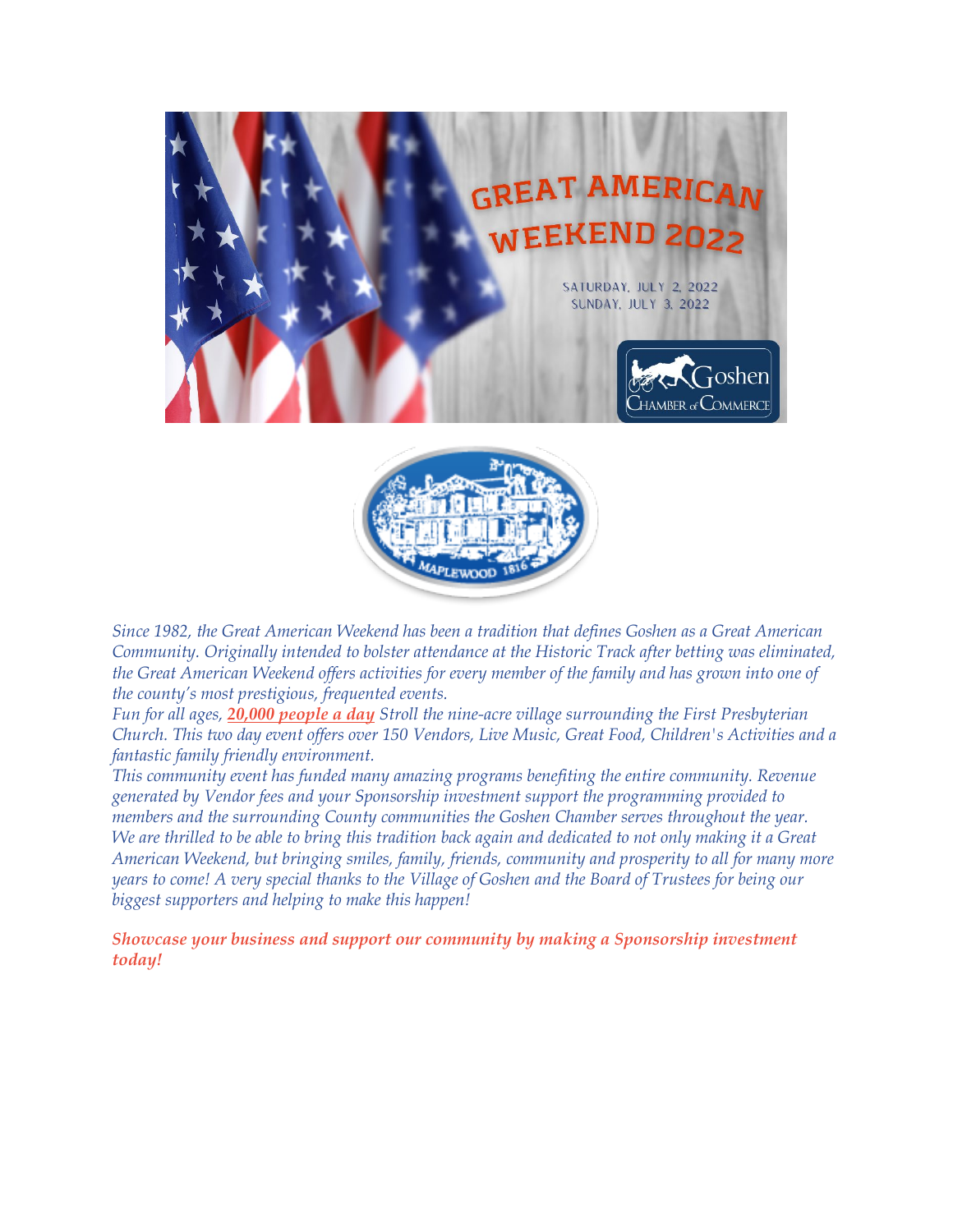

# *Diamond Sponsorship Investment \$3,500*

- *Receives Platinum package AND*
- *Goshen Chamber website Event Banner with link*
- *2'x4' Display banner at Dining & Soda Tent.*
- *Month long thank you advertisement with link and Bio on our bi-monthly E-blasts, sent to 900+ people*
- *Exclusive e-blast and Social Media posts promoting your company news, events and general advertisements.*
- *4 Complimentary tickets to the Goshen Historic Track*
- *Raffle entry for dinner for two at the Stagecoach Inn*
- *10'x10' Vendor Space*

### *Platinum Sponsorship Investment \$2,500*

- *Receives Gold package AND 2'x4' Display banner at Dining & Soda tent.*
- *Prominent logo display on Goshen Chamber Website*
- *FaceBook & Instagram Live at your booth*
- *4 Complimentary tickets to the Goshen Historic Track*
- *Raffle entry for dinner for two at the Stagecoach Inn*
- *10'x10' Vendor Space*



### *Gold Sponsorship Investment \$1,250*

- *Receives Silver package AND*
- *Business name included on Goshen Chamber website*
- *2 Complimentary tickets to the Goshen Historic Track*
- *Raffle entry for dinner for two at the Stagecoach Inn*
- *10' x 10' Vendor Space*